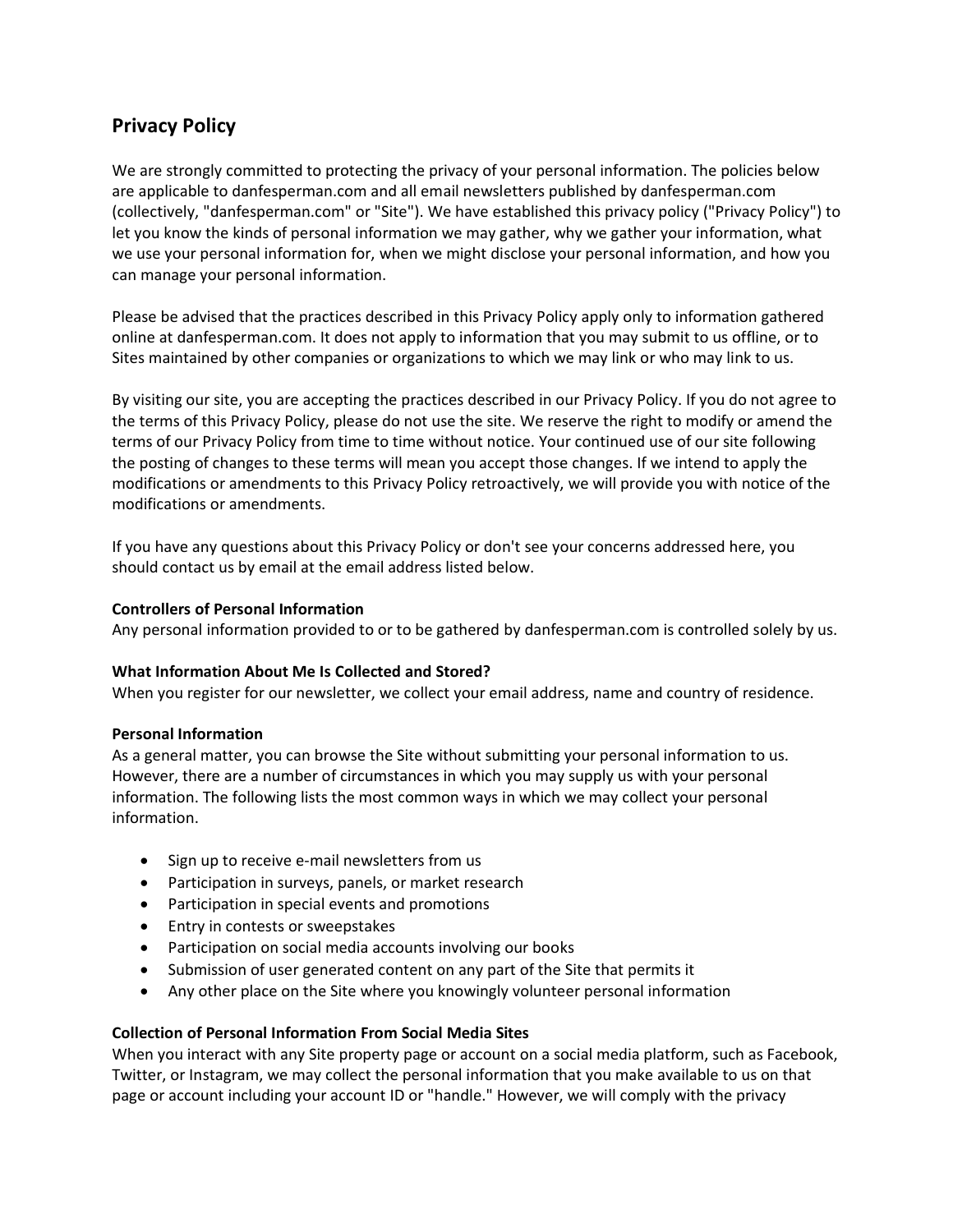policies of the corresponding social media platform and we will only collect and store such personal information that we are permitted to collect by these social media platforms.

#### **Non-Personal Information**

In addition, when you interact with the Site, our servers may keep an activity log that does not identify you individually ("Non-Personal Information"). Generally, we collect and store the following categories of Non-Personal Information:

- Device information about your computer, mobile device, or other device that you use to access the Site. This information may include IP address, geolocation information, unique device identifiers, browser type, browser language, and other transactional information.
- Usage information about your use of the Site. This information includes a reading history of the pages you view. We use this information to provide you a more customized experience on the Site.
- Additional "traffic data" such as time of access, date of access, software crash reports, session identification number, access times, and referring website addresses.
- Your search terms and search results.
- Other information regarding our users' use of the Site.

## **Use of Cookies, Flash Cookies and Web Beacons**

Like many websites, we use "cookies", which are small text files that are stored on your computer or equipment when you visit certain online pages that record your preferences and actions. We use cookies to track use of our Site and online services. We may also use cookies to monitor traffic, improve the Site and make it easier and/or relevant for your use. You may occasionally get cookies from companies advertising on our behalf. We do not control these cookies, and these cookies are not subject to this cookie policy.

You have the ability to accept or decline cookies. Most web browsers automatically accept cookies, but, if you prefer, you can usually modify your browser setting to decline cookies. For more information on cookies and how to disable them, you can consult the information provided by the Interactive Advertising Bureau at www.allaboutcookies.org.

We may also use web beacons or flash cookies. A web beacon or flash cookie (also known as "action tags", "tracer tags", or "single-pixel gifs") is an invisible graphic on a web page that is programmed to collect non-personal information about your use of a given website. We do not share or provide personal information we may collect through such web beacons, such as names, e-mail addresses and phone numbers with our advertisers without your express permission.

## **Is Personal Information Collected From Children?**

Unless otherwise disclosed during collection and with parent or guardian consent, danfesperman.com does not knowingly collect personal identifiable information from children under 13 years of age. If you are under 13 years of age you should not under any circumstance provide personally identifiable information to our site. If we discover that a child under the age of 13 has provided us with personally identifiable information, we will immediately delete that child's information from the Site.

## **How Do We Use Your Information?**

We use the information we learn from you to help us personalize and continually improve your experience on the Site. We may use your Personal and Non-Personal Information in the following ways: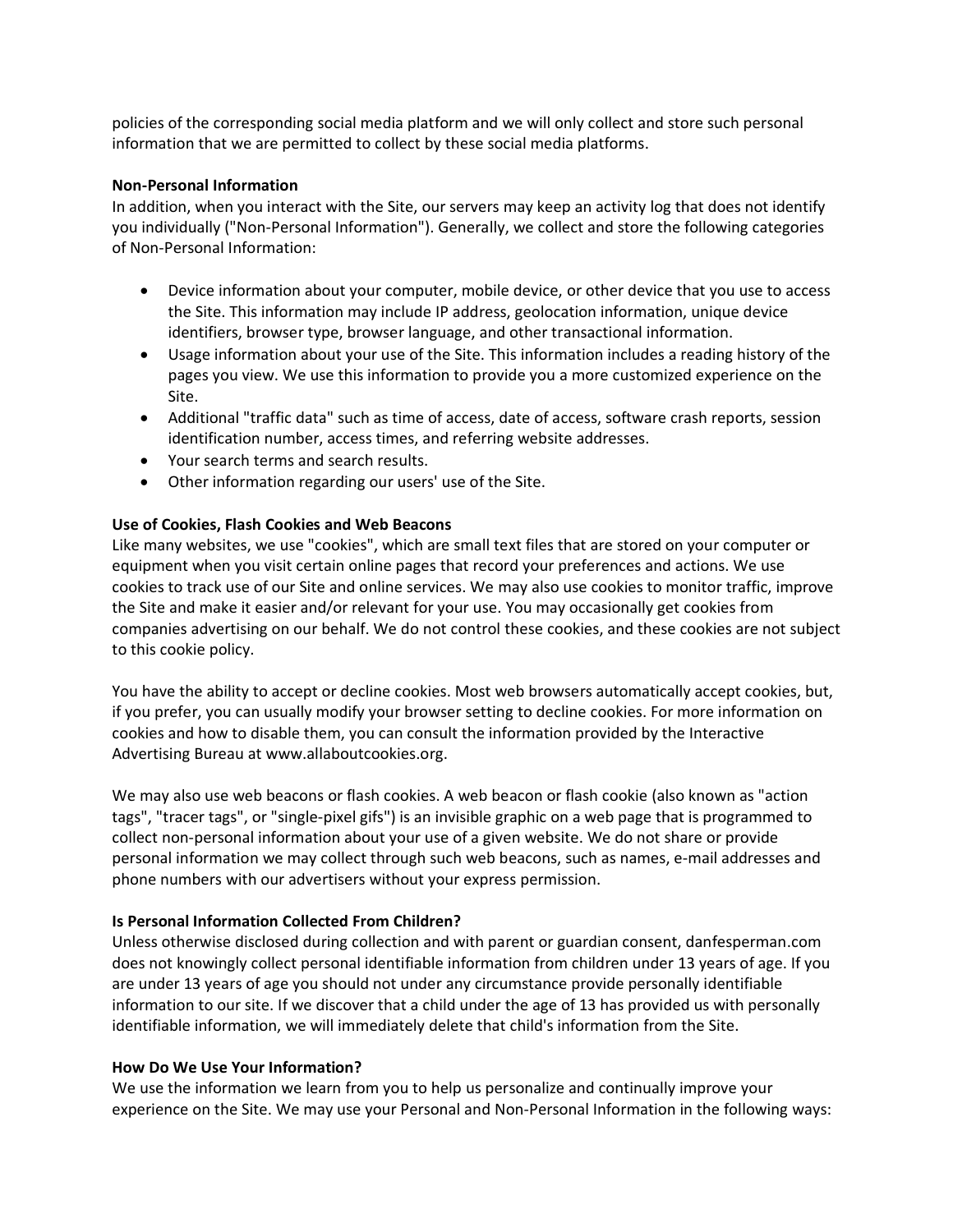## General Uses

- Send you newsletters, offers and promotions for our products and services, third party products and services, or special events by e-mail or other another medium
- Administer contests, sweepstakes, promotions, and surveys
- Detect, investigate, and prevent activities that may violate our policies or be illegal
- Perform statistical, demographic, and marketing analyses of users of the Site
- Communicate with you about changes to our policies

#### Use of Your Location Information

We use your location information to perform statistical, demographic, and marketing analyses of users of the Site and their purchasing patterns.

#### Who Do We Provide Your Information To?

We do not use or disclose information about your Personal Information collected online to any companies not part of danfesperman.com. Although, as disclosed below, we may provide your information to our partners, in no event will we sell or rent your Personal Information as part of a customer list or similar transaction.

#### Third-Party Agents

We have third party agents, subsidiaries, affiliates and partners that perform functions on our behalf, such as hosting, billing, analytics, customer service, fraud protection, etc. These entities have access to the Personal Information needed to perform their functions and are contractually obligated to maintain the confidentiality and security of that Personal Information. They are restricted from using, selling, distributing or altering this data in any way other than to provide the requested services to the Site.

## Google Analytics

We use Google Analytics to collect and process data. Please see "How Google uses data when you use our partners' sites or apps", located at [https://policies.google.com/technologies/partner-sites.](https://policies.google.com/technologies/partner-sites)

## Emergency Situations

We may also use or disclose Personal Information if required to do so by law or in the good-faith belief that such action is necessary to (a) conform to applicable law or comply with legal process served on us or the Site; (b) protect and defend our rights or property, the Site or our users, and (c) act under emergency circumstances to protect the personal safety of us, our affiliates, agents, or the users of the Site or the public.

#### Use of Non-Personal Information

We may disclose or share Non-Personal Information (or other information, other than Personal Information) in any other manner that we deem appropriate or necessary. Among other things, we will disclose Non-Personal Information to third parties to help us determine how people use parts of the Site and who our users are so we can improve our Site. We will also disclose Non-Personal Information to our partners and other third parties about how our users collectively use the Site.

## **What Steps Are Taken To Keep Personal Information Secure?**

We are concerned about ensuring the security of your Personal Information. We exercise great care in providing secure transmission of your information from your device to our servers. Personal Information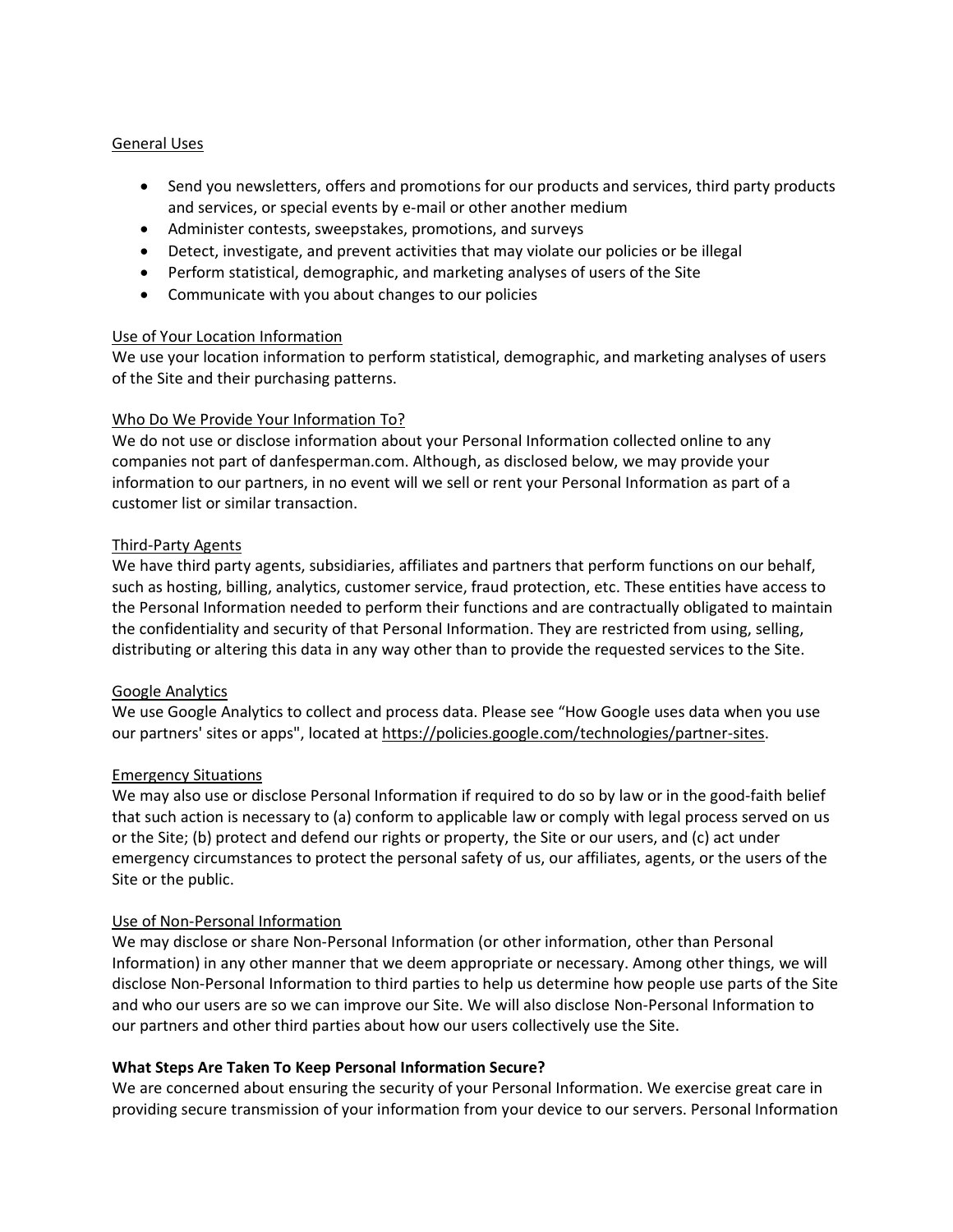collected by our Site is stored in secure operating environments that are not available to the public. Our security procedures mean that we may occasionally request proof of identity before we disclose your Personal Information to you. Please understand, however, that while we try our best to safeguard your Personal Information once we receive it, no transmission of data over the Internet or any other public network can be guaranteed to be 100% secure.

## **What Happens When I Link To or From Another Website?**

This Site may contain links to other websites operated by danfesperman.com or third parties. Please be advised that the practices described in this Privacy Policy for danfesperman.com do not apply to information gathered through these other websites. We are not responsible for the actions and privacy policies of third parties and other websites.

# **What About Contests and Sweepstakes?**

When we run a contest or sweepstakes relating to our Site, it will be accompanied by a set of rules. The rules for each contest/sweepstakes will specify how the information gathered from you for entry will be used and disclosed, if it is different than as described in this Privacy Policy. In conjunction with your entry in such contest or sweepstakes, Personal Information will be collected only if you voluntarily submit it.

## **Governing Law**

This Site is published in the United States. We attempt to protect the Personal Information of all users of our Site and we attempt to comply with local data protection and consumer rights laws to the extent they may apply to the danfesperman.com services, and our policies are directed at compliance with those laws. If you are uncertain whether this privacy policy conflicts with the applicable local privacy laws where you are located, you should not submit your Personal Information to danfesperman.com.

## **Notice to Non-US Users**

If you are located outside the United States of America, you should be aware that your personally identifiable information will be transferred to the United States of America, the laws of which may be deemed by your country to have inadequate data protection. If you are located in a country outside the United States of America and voluntarily submit personal information to us, you thereby consent to the general use of such information as provided in this privacy policy and to the transfer of that information to, and/or storage of that information in, the United States of America.

# **How Do I Opt-Out or Correct Information About Me**

You may always opt-out of receiving future e-mail messages and newsletters from danfesperman.com. We provide you with the opportunity to opt-out of receiving communications from us in every newsletter or you may email us at the email address listed below to request removal from our mailing list.

# **Limitation on Liability**

By using this site, you acknowledge that we specifically disclaim any liability (whether based on contract, tort, strict liability, or otherwise) for any direct, indirect, incidental, consequential, punitive or special damages arising out of, or in any way connected with, your access to or use of this site (even if we have been advised of the possibility of such damages), including but not limited to, liability associated with any viruses which may infect a user's computer equipment.